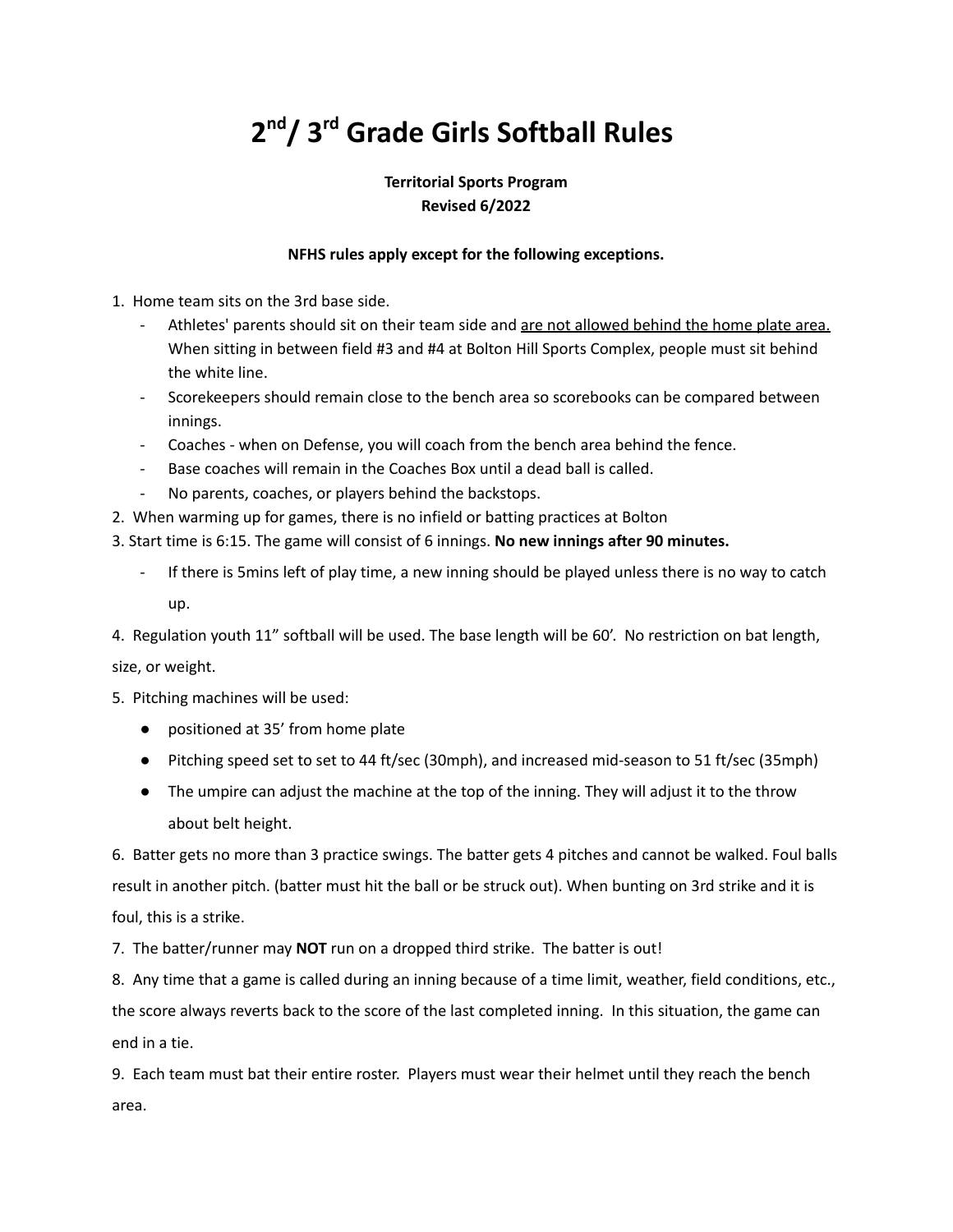10. **6 Run Rule:** An inning is over when the team hitting scores 6 runs or the team fielding scores 3 outs. 11. **Runners/Stealing:** A runner may lead off when the ball leaves the machine. One warning per team will be given for runners leaving a base early. After that, it will be an out. Runners can steal all bases except HOME. Runners at 3<sup>rd</sup> base may only advance home on a hit ball. No stealing HOME!

12. **International Tie Breaker:** In the event of a tie at the end of six innings or the 90 minutes, the ITB rule goes into effect. The intent of the ITB is to provide accelerating scoring opportunities and to bring the game to a speedier conclusion. The team on offense will start the inning with a runner on 2nd base. The runner is the batter who was the last out in the previous inning. Only 1 full inning will be played. If the game is still tied at the end of the completed inning, the game will end in a tie.

13. All catchers must wear a mask with throat protection, helmet, chest & shin protection during practices and games.

14. Player positions:

- 1st and 3rd base players must play their position, and can play 15' down the line.
- Shortstop and 2nd base players must play 3ft in front or back of the baseline.
- Pitchers, 1st, and 3rd can charge on a bunt as soon as it comes out of the machine.

15. **All players must play 3 full innings of a 6 inning game.** A full inning is defined as a play in the field. If a player is not playing for disciplinary reasons, the Sports Director and parent must be informed 24hrs in advance of the game (email or call, not through text), and the umpire must be informed before the game starts.

16. Hustle your team in and out between innings.

17. No tobacco, alcohol, or drug use by any player, coach, or spectator during the game.

18. No throwing the bat! After a warning, it will result in an out being called.

19. **Rain Out Info:** Games will be called no later than 1-hour before the start time.

20. Good sportsmanship will be displayed at all times. Coaches, players, parents, or fans arguing with an umpire may result in an ejection from the game. **This can result in an out for that team.** Only positive chants will be allowed!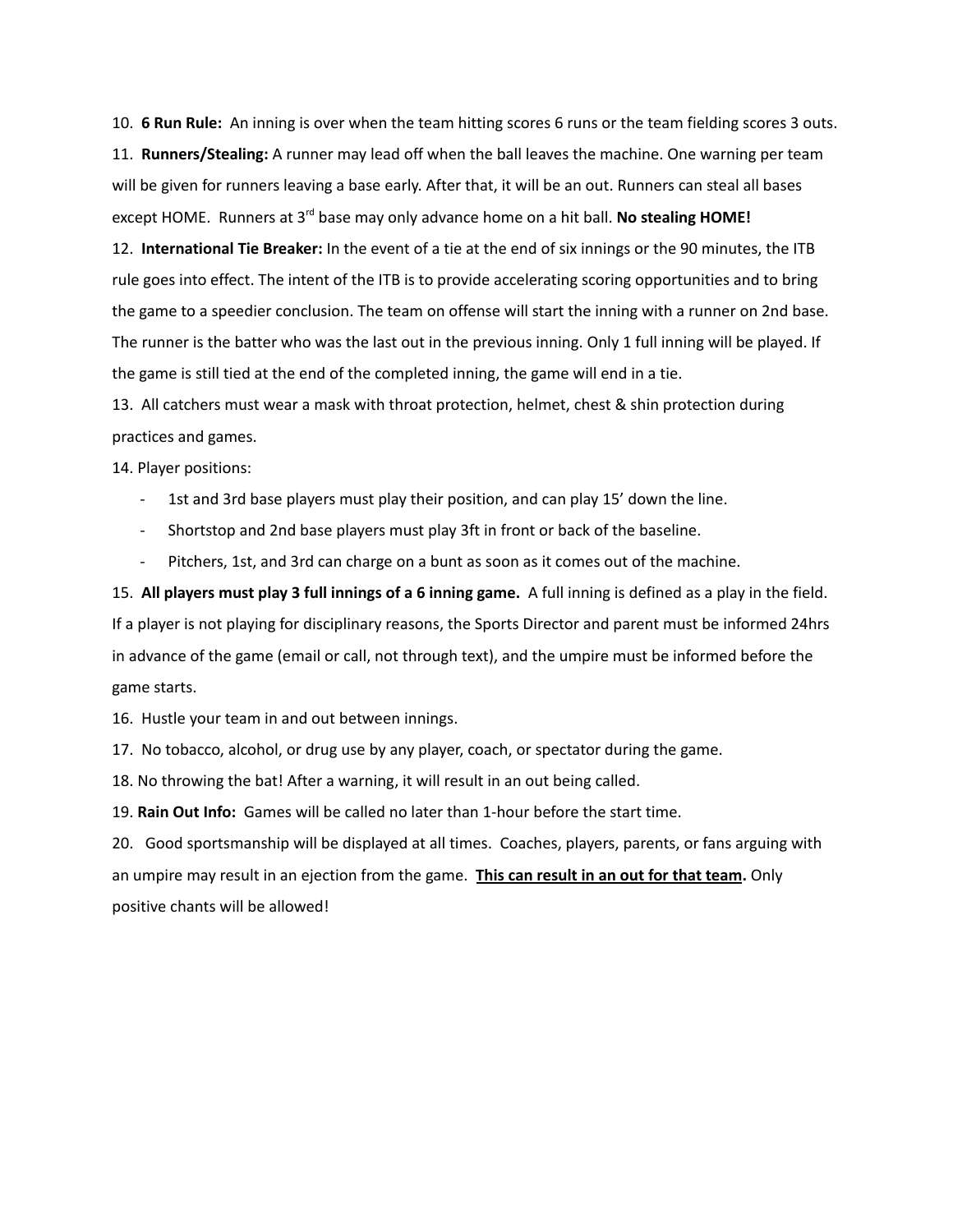## **4 th/ 5 th/ 6 th Grade Girls Softball Rules**

### **Territorial Sports Program Revised 6/2022**

#### **NFHS rules apply except for the following exceptions.**

1. Home team sits on the 3rd base side.

- Athletes' parents should sit on their team side
- Coaches must stay in the Coaches Box until a dead ball or time is called.
- No parent or coaches behind the backstop at any time a game is going on.
- Scorekeepers should remain close to the bench area so scorebooks can be compared between innings.

2. Start time is 6:15. The game will consist of 6 innings. No new innings after 90 minutes.

3. Regulation youth 12" softball will be used. The pitching distance will be 35'. The base length will be 60'. No restriction on bat length or weight.

4. Any time that a game is called during an inning because of a time limit, weather, field conditions, etc., the score always reverts back to the score of the last completed inning. In this situation, the game can end in a tie.

5. **6 Run Rule:** An inning is over when the team hitting scores 6 runs or the team fielding scores 3 outs.

6. Each team must bat their entire roster.

7. The batter/runner may run on a dropped third strike only if 1st base is unoccupied OR there are 2 outs.

8. **Pitchers**: If a pitcher walks 3 consecutive batters, the pitcher must be replaced and may return after the relief pitcher has pitched to at least 1 batter. The pitcher does **NOT** have to remain on the field in order to come back and pitch in the same game. If a pitcher hits two batters in an inning, they MUST be replaced. They may return to pitch in the following inning.

9. **Runners/Stealing:** A runner may lead off when the ball leaves the pitcher's hand. One warning per team will be given for runners leaving a base early. After that, it will be an out. Runners can steal all bases except HOME. Runners at 3<sup>rd</sup> base may only advance home on a hit ball, continuation of a hit ball, or a walk. **No stealing HOME!**

10. **10 Run Rule:** This rule will apply after 5 innings. When a team is ten or more runs behind and has completed its turn at bat, the game will end.